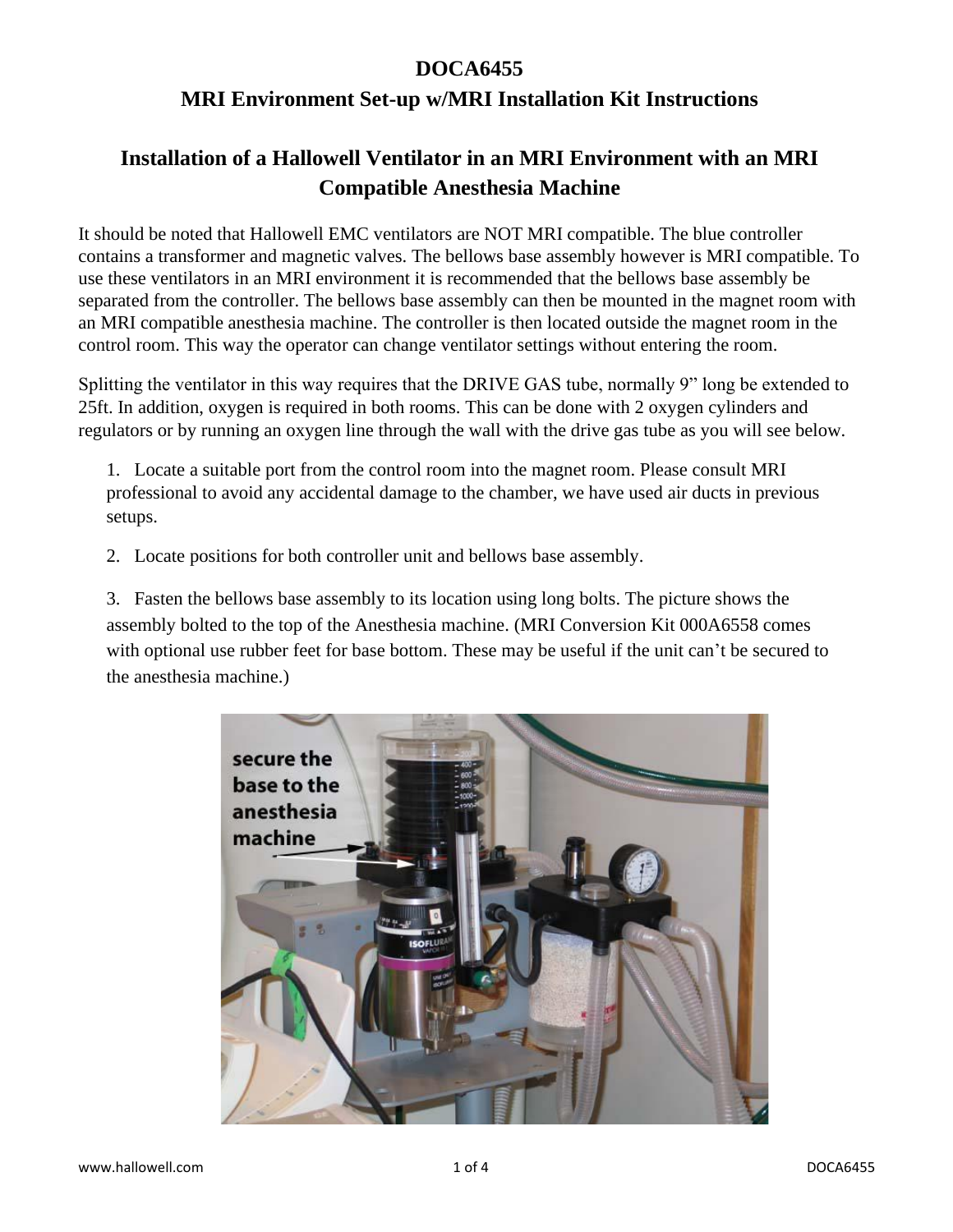

4. Oxygen at 50psi must be supplied to both the anesthesia machine and the ventilator. Here are a few ways this can be done.

## **Installation of the MRI Conversion Kit w/O2 DISS Inline Pressure Gauge to a Hallowell Ventilator**

5. Remove the left side instruction panel from the ventilator. Use the 4 screws to attach the conversion kit.

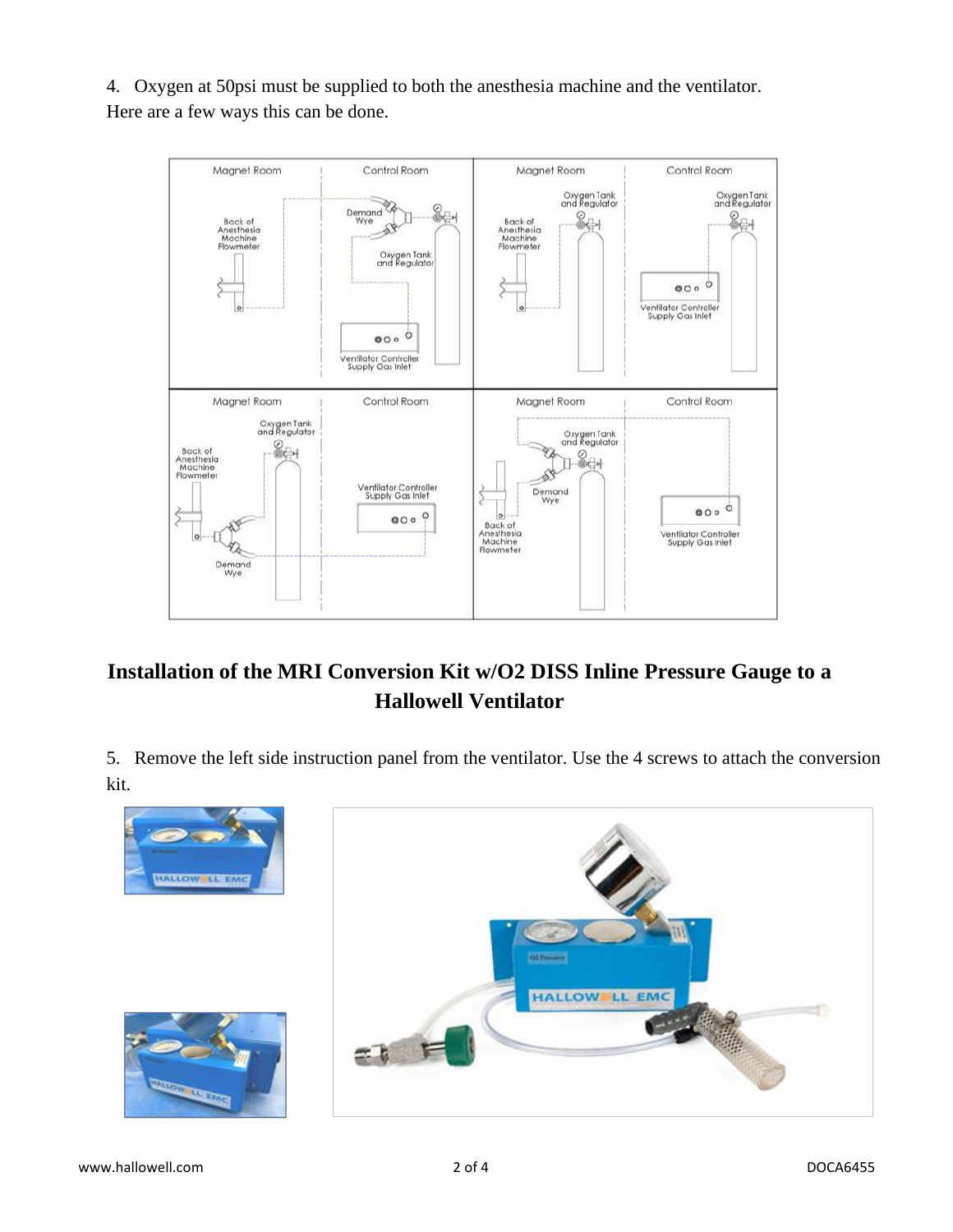- 6. Connect the conversion kit hook-ups to the back of the controller.
	- a. Driving Gas Tube Assy. to the "Driving Gas" bulkhead.
	- b. Pressure Transducer Line to the "Pressure Transducer" bulkhead luer.
	- c. O2 DISS Inline Gauge Supply to the "Supply Gas" bulkhead fitting.



7. Bellows Base hook-ups.

a. Drive Gas Tube open end to the "Driving Gas" port.

b. "Breathing System" port to the inlet on the Anesthesia machine using supplied 22 mm corrugated hose, where the bag would hang.